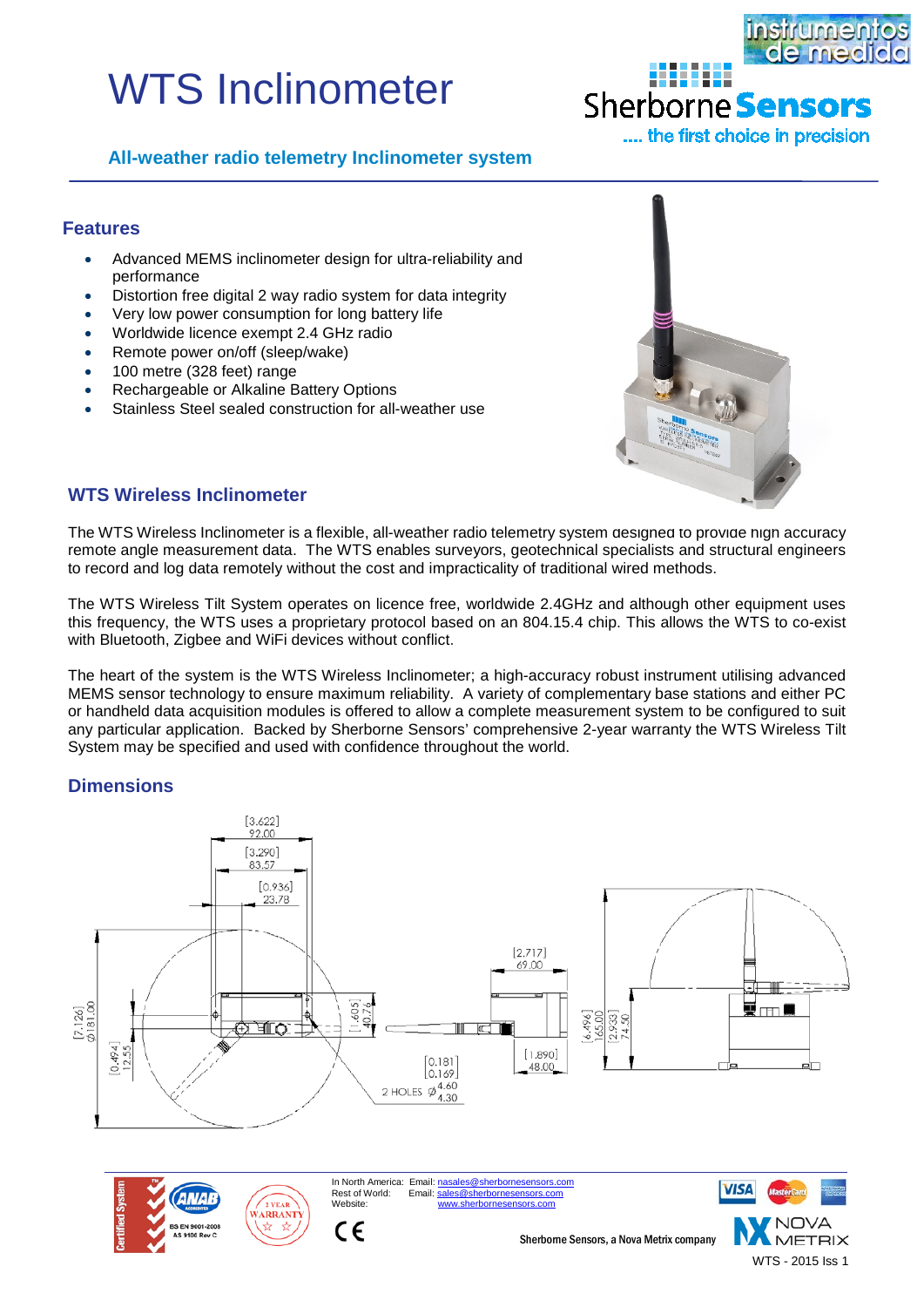# **System Specification**

|                                  |               |               |               |                                      | <b>Units</b> |
|----------------------------------|---------------|---------------|---------------|--------------------------------------|--------------|
| Full Range                       | $±5^\circ$    | $±15^\circ$   | $±30^{\circ}$ | $±60^{\circ}$                        | Degrees      |
| Deviation from True<br>Angle     | $0.02^\circ$  | $0.03^\circ$  | $0.05^\circ$  | $0.31^\circ$                         | Degrees      |
| Resolution                       | $0.003^\circ$ | $0.003^\circ$ | $0.004^\circ$ | $0.006^\circ$                        | Degrees      |
| <b>Thermal Zero Shift</b>        | ±0.007        |               |               | %FSO/°C                              |              |
| <b>Thermal Sensitivity Shift</b> | ±0.007        |               |               | %Reading/°C                          |              |
| Zero Offset                      | ±0.02°        |               |               | Degrees (max)                        |              |
| -3db Frequency                   | 5             |               |               | Hertz                                |              |
| <b>Internal Resolution</b>       | 24            |               |               | <b>Bits</b>                          |              |
| Data Format                      |               |               |               | Degrees                              |              |
| Warm Up Time                     | < 5           |               |               | Seconds (to 99.9% of final<br>value) |              |

#### **General Radio**

|                   | <b>Min</b> | <b>Typical</b>      | <b>Max</b> | <b>Units</b>    |
|-------------------|------------|---------------------|------------|-----------------|
| Licence           |            | Licence Exempt      |            |                 |
| Modulation method |            | MS (QPSK)           |            |                 |
| Radio type        |            | Transceiver (2 way) |            |                 |
| Data rate         |            | 250                 |            | kbits/sec       |
| Radio Frequency   | 2.4000     |                     | 2.4835     | GHz             |
| Power             |            |                     |            | mw              |
| Range             |            |                     | 100 (328)  | Metres (feet) * |
| Channels (DSSS)   |            | 16                  |            |                 |

• Typical range achieved in open field site with WTS at a height of 1 metre (3 feet) above ground and handheld display held at chest height pointing towards the WTS.

| <b>Battery Life in Low Power Mode</b><br><b>Generating Results at 3Hz</b> | <b>Usage</b>                    | <b>Typical Battery Life</b> |
|---------------------------------------------------------------------------|---------------------------------|-----------------------------|
| 2 x AA Alkaline cells                                                     | Constantly on                   | 25 Hours                    |
| 2 x AA Alkaline cells                                                     | 3 sessions per day of 5 minutes | 100 Days                    |
| Rechargeable Li-Ion Pack                                                  | Constantly on                   | 45 Hours                    |
| Rechargeable Li-Ion Pack                                                  | 3 sessions per day of 5 minutes | 180 Days                    |

| <b>Environmental</b>        | <b>Min</b>                                                    | <b>Max</b> | <b>Units</b> |  |
|-----------------------------|---------------------------------------------------------------|------------|--------------|--|
| Operating temperature range | -20                                                           | +60        | °C           |  |
| Storage temperature         | -20                                                           | $+85$      | °C           |  |
| Humidity                    | 95                                                            |            | %RH          |  |
| <b>Shock Survival</b>       | 1000g, 0.5msec, 1/2 sine                                      |            |              |  |
| <b>Vibration Endurance</b>  | 20g rms, 20 Hz to 2000 Hz sinusoidal                          |            |              |  |
| Sealing                     | IP67 / NEMA 6                                                 |            |              |  |
|                             | Complies with EMC directive. 2004/108/E,                      |            |              |  |
| <b>EMC</b>                  | The Radio Equipment and Telecommunications Terminal Equipment |            |              |  |
|                             | (R&TTE) Directive, 1999/5/EC                                  |            |              |  |





 $C \in$ 

In North America: Email: <u>nasales@sherbornesensors.com</u><br>Rest of World: Email: <u>sales@sherbornesensors.com</u><br>Website: [www.sherbornesensors.com](http://www.sherbornesensors.com/)



Sherborne Sensors, a Nova Metrix company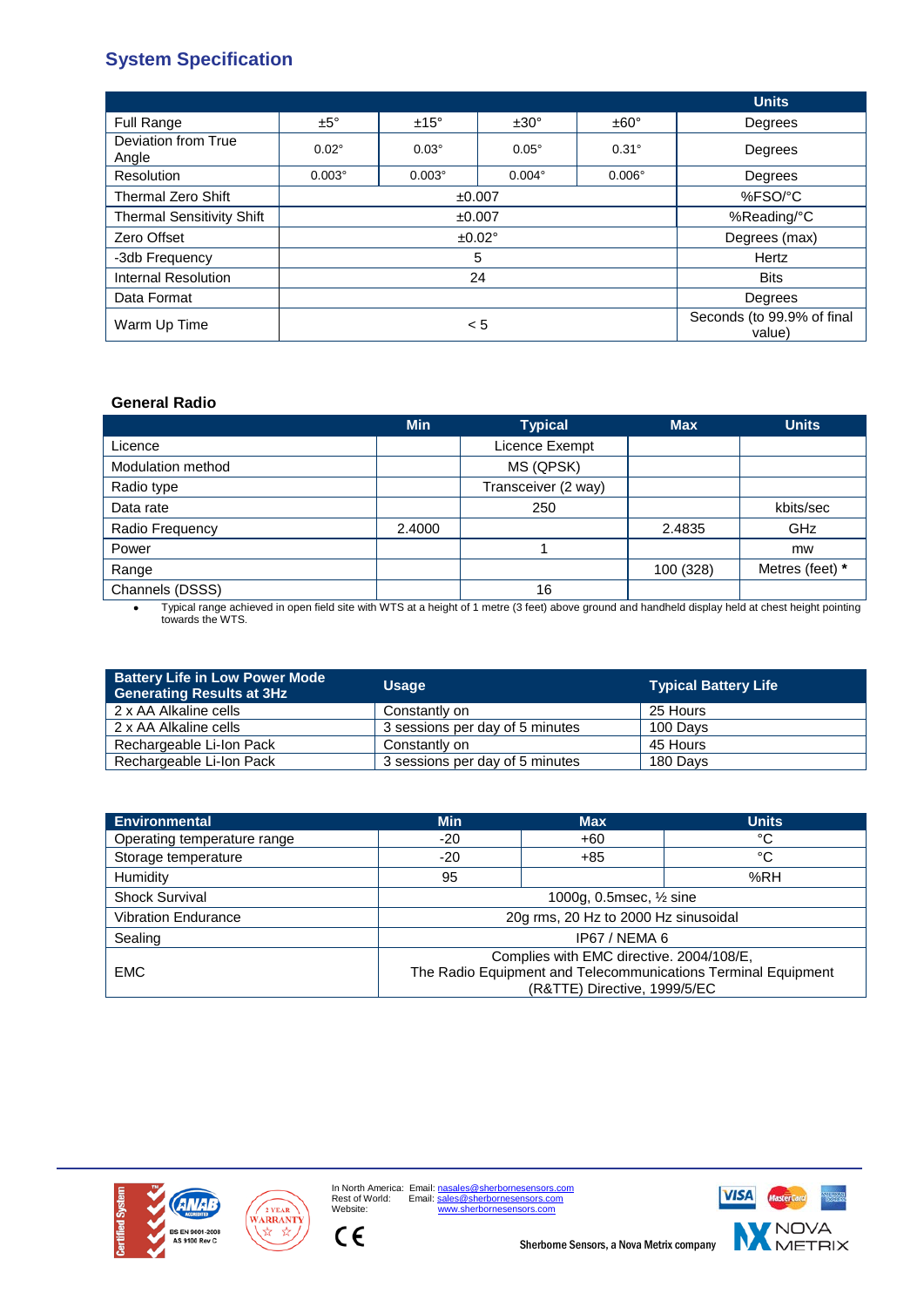# **Ordering Information**

| WTS-H-NR+Range<br>WTS-V-NR+Range<br>WTS-H-R+Range | Horizontally mounted WTS Wireless Inclinometer (Non-Rechargeable).<br>Vertically mounted WTS Wireless Inclinometer (Non-Rechargeable).<br>Horizontally mounted WTS Wireless Inclinometer (Rechargeable). |
|---------------------------------------------------|----------------------------------------------------------------------------------------------------------------------------------------------------------------------------------------------------------|
| WTS-V-R+Range                                     | Vertically mounted WTS Wireless Inclinometer (Rechargeable).                                                                                                                                             |
| <b>WTS-HS</b>                                     | Handheld display for connection to a single WTS Wireless Inclinometer.                                                                                                                                   |
| <b>WTS-HA</b>                                     | Handheld display for connection up to 12 x WTS Wireless Inclinometers.                                                                                                                                   |
| <b>WTS-HR</b>                                     | Handheld display for roaming connections to unlimited numbers of WTS Wireless<br><b>Inclinometers</b>                                                                                                    |
| <b>WTS-BSU</b>                                    | USB base station to interface with PC to use WTS software.                                                                                                                                               |
| <b>WTS-BSI</b>                                    | USB, RS232 and RS485 base station to interface with PC to use WTS software.                                                                                                                              |
| <b>WTS-Viewer</b><br>WTS-Log24                    | PC Software to view and log output of one inclinometer at a time.<br>PC Software to view and log output of up to 24 inclinometers at a time.                                                             |
|                                                   |                                                                                                                                                                                                          |

# **WTS-H-xx-xx & WTS-V-xx-xx Options**

WTS-H-xx-xx version is mounted with its 0° position horizontally. Angle of inclination is measured from the horizontal.

WTS-V-xx-xx version is mounted with its 0° position vertically. Angle of inclination is measured from the vertical.



WTS-H-xx-xx 

 $\epsilon$ 



WTS-V-xx-xx **WAT OF POSITION<br>ROTATE CLOCKWISE FOR POSITIVE OUTPUT<br>ROTATE COUNTER-CLOCKWISE FOR NEGATIVE OUTPUT** 



In North America: Email[: nasales@sherbornesensors.com](mailto:nasales@sherbornesensors.com)<br>Rest of World: Email[: sales@sherbornesensors.com](mailto:sales@sherbornesensors.com) In North America: Email: https://[www.sherbornesensors.com](http://www.sherbornesensors.com/)<br>Rest of World: Email: sales@sherbornesensors.com<br>Website: www.sherbornesensors.com



Sherborne Sensors, a Nova Metrix company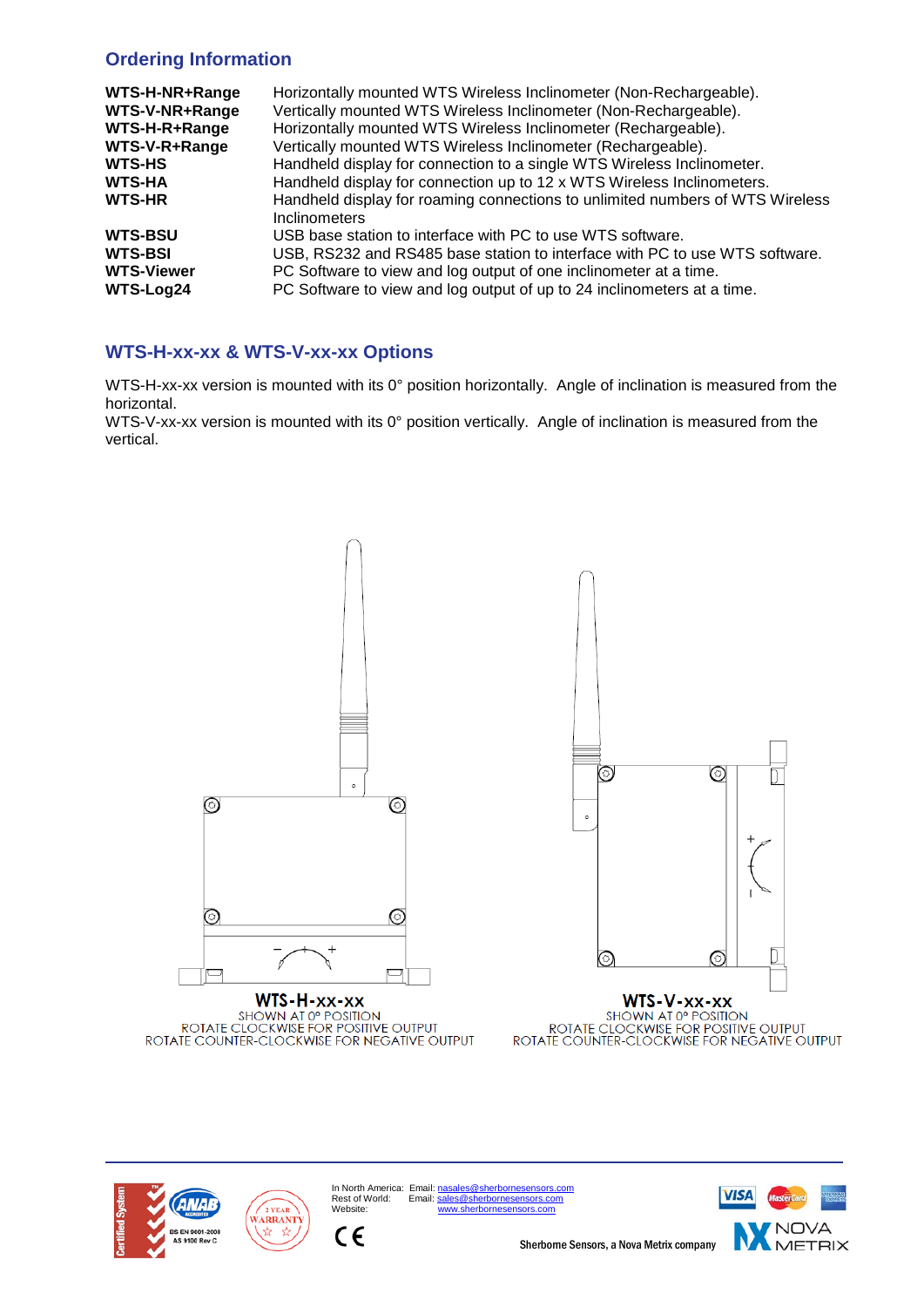# WTS Wireless Tilt **System All-weather radio telemetry Inclinometer system**



# **Introduction**

The WTS Wireless Tilt System is a flexible, all-weather radio telemetry system designed to provide high accuracy remote angle measurement data. The WTS enables surveyors, geotechnical specialists and structural engineers to record and log data remotely without the cost and impracticality of traditional wired methods.

The heart of the system is the WTS Wireless Inclinometer; a high-accuracy robust instrument utilising advanced MEMS sensor technology to ensure maximum reliability. A variety of complementary base stations and either PC or handheld data acquisition modules is offered to allow a complete measurement system to be configured to suit any particular application.

Highway agencies, bridge and civil structure owners spend large revenues assessing structural health by visual or other types of consuming inspection methods of bolted and welded joints, together with other vital structural elements. Obtaining multiple readings to monitoring the entire structure can be costly and labour intensive. Using the WTS Wireless Tilt System, a single structure can be fitted with low power WTS Inclinometers at strategic points, thus helping to determine where weak points may be and when maintenance is required.

Additionally, the WTS Wireless Tilt System may be used in the verification of design calculations when new structures are manufactured providing valuable data to refine computer models of structural behaviour.

#### **Why Choose WTS?**

The WTS system offers up to 328ft (100m) wireless range, up to 18-bit resolution, exceptional battery life (up to 5 years).

Distortion free data reliability is ensured by the digital nature of the WTS system and many devices can operate on the same radio channel depending on the sample rate of the acquisition modules present in the system. There are 16 channels available with each one capable of supporting up to 200 data packets per second.

The WTS Wireless Tilt System operates on licence free, worldwide 2.4GHz and although other equipment uses this frequency, the WTS uses a proprietary protocol based on a 804.15.4 chip. This allows the WTS to co-exist with Bluetooth, Zigbee and WiFi devices without conflict.

Backed by Sherborne Sensors' comprehensive 2-year warranty the WTS Wireless Tilt System may be specified and used with confidence throughout the world.

#### **Features**

- Advanced MEMS inclinometer design for ultra-reliability and performance
- Distortion free digital 2 way radio system for data integrity
- Very low power consumption for long battery life
- Worldwide licence exempt 2.4 GHz radio
- Option of hand held remote display or PC interface for data capture
- Remote power on/off (sleep/wake)
- $\blacksquare$  > 100 metre (328 feet) range
- **Multi-channel operation**
- Backed by Sherborne Sensors' comprehensive 2-year warranty the WTS Wireless Tilt System may be specified and used with confidence throughout the world.





In North America: Email: nasales@sherbornes.<br>Rest of World: Email: sales@sherbornes Email[: sales@sherbornesensors.com](mailto:sales@sherbornesensors.com) Website<sup>.</sup>



**Syste**

**Config on** 

Sherborne Sensors, a Nova Metrix company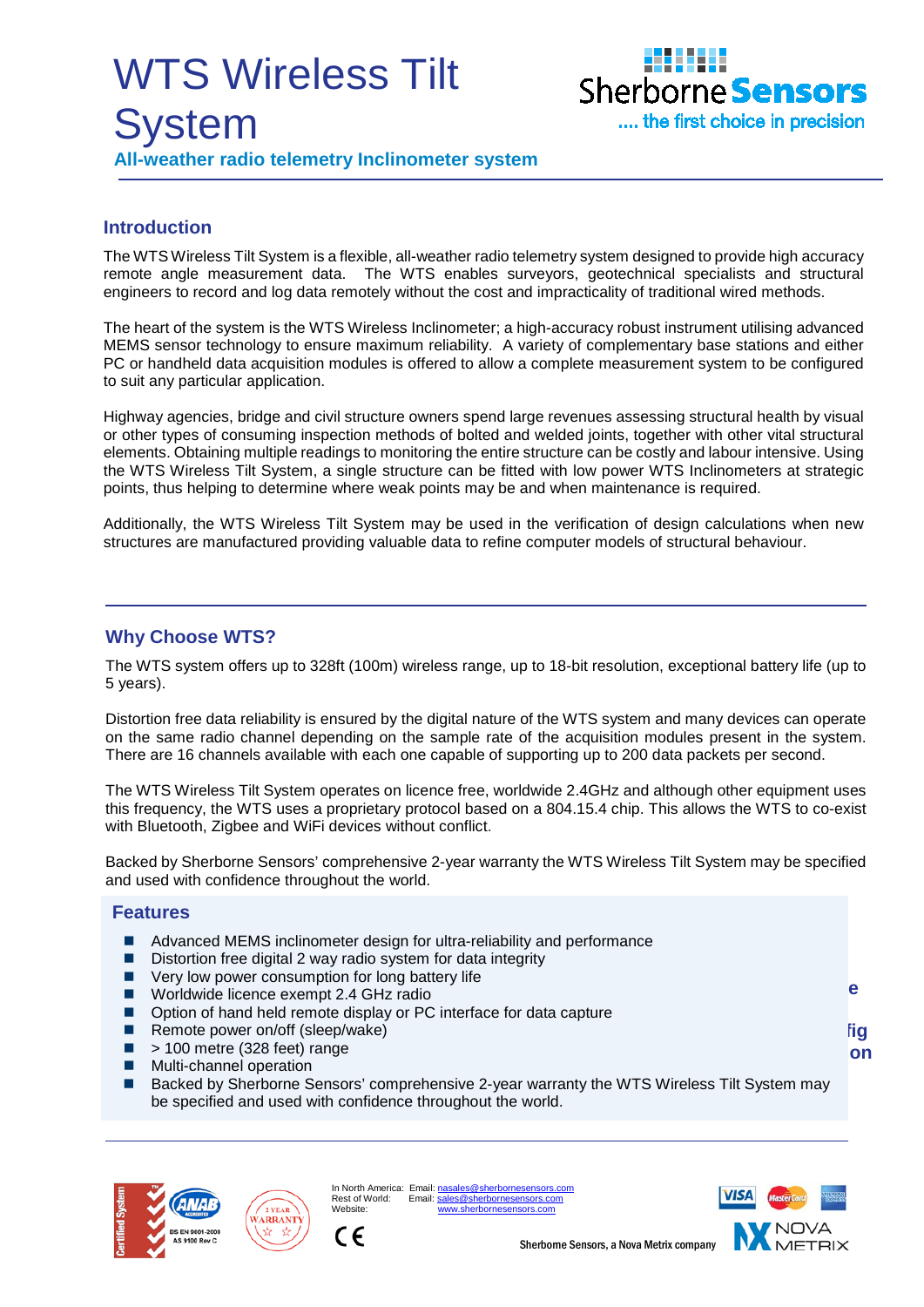

# **System Configurations – Hand Held**





In North America call toll free: 1-877-486-1766 Fax 1-201-847-1394 Email[: nasales@sherbornesensors.com](mailto:nasals@sherbornesensors.com)



Rest of World: □+44 (0) 870 444 0728 □ Fax: +44 (0) 870 444 0729 Email [sales@sherbornesensors.com](mailto:sales@sherbornesensors.com) Website: www.sherbornesensors.com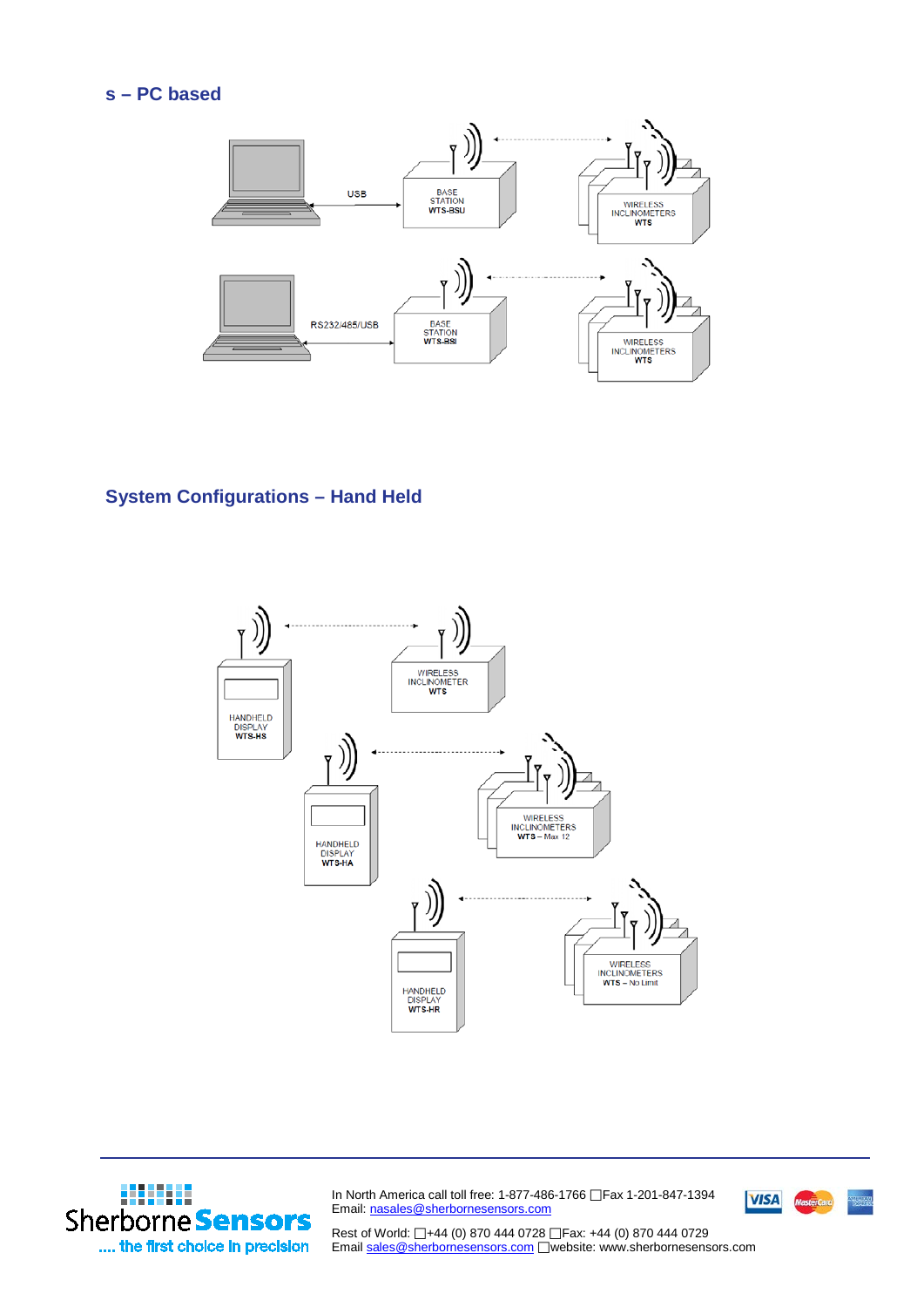# **WTS Wireless Inclinometer**

The WTS Wireless Inclinometer offers precision measurement with high performance two-way telemetry. See separate datasheet for more details.

# **Handheld Displays**

- Simple wireless display of output from WTS Wireless Inclinometer(s).
- Auto 'power on' and 'power off' of remote WTS Wireless Inclinometer(s).
- Powered by two standard alkaline 'AA' batteries.
- Waterproof to IP65 NEMA 4.





# **WTS-HS**

- Handheld display for connection to a single WTS Wireless Inclinometer.
- This handheld display provides an 6 digit LCD reading from a single 'matched' WTS Wireless Inclinometer.
- Status indicators inform the user if the remote WTS Wireless Inclinometer has a low battery or low signal error.

# **WTS-HA**

- Handheld display for connection up to 12 x WTS Wireless Inclinometers.
- This handheld display provides an 6 digit LCD reading from up to 12 WTS Wireless Inclinometers.
- Allows the user to select which WTS Wireless Inclinometers output to display.
- Status indicators inform the user if the remote WTS Wireless Inclinometer has a low battery or low signal error.

# **WTS-HR**

- Handheld display for roaming connections to unlimited numbers of WTS Wireless Inclinometers.
- Displays ID of 'live' sensor.
- This handheld display provides an 6 digit LCD reading from an unlimited number of WTS Wireless Inclinometers.
- A simple search button is pushed when in the proximity of any WTS Wireless Inclinometer. The module with the highest signal strength, and nearest to the handheld, will initially be selected and displayed. The data tag or 'ID' of the WTS Wireless Inclinometer being read is displayed prior to the output reading, allowing identification of the data's origin. Other WTS Wireless Inclinometers can be displayed by scrolling.
- Ideal for systems where manual reading of WTS Wireless Inclinometers is required but the number is unknown or may be variable.
- Status indicators inform the user if the remote WTS Wireless Inclinometer has a low battery or low signal error.





Website:

CE

In North America: Email: nasales@sherborne<br>Rest of World: Email: sales@sherborneser  $R = \frac{1}{2}$ 

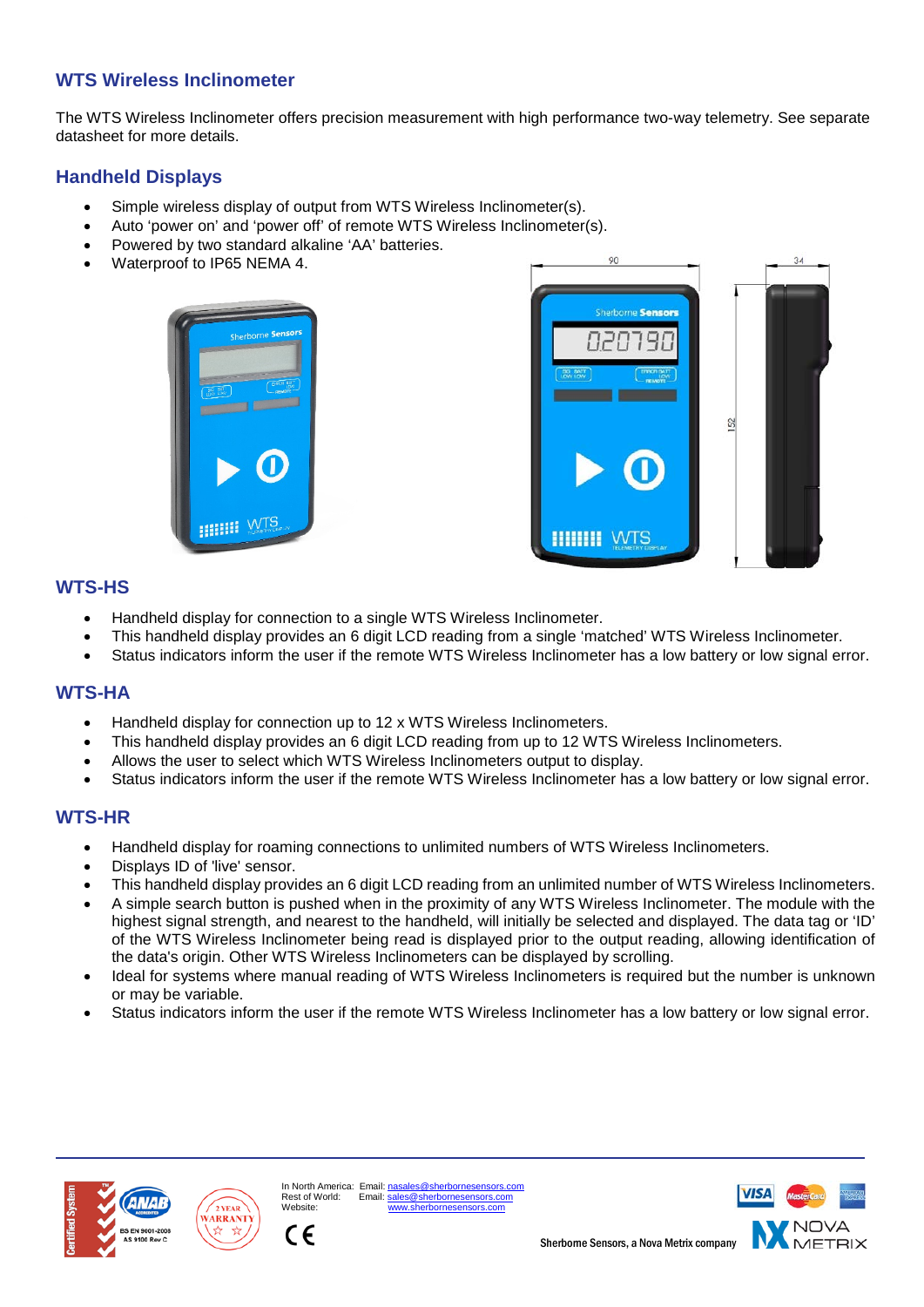# **PC based Solution**

# **WTS-BSU Base Station**

The WTS-BSU is a simple USB device. It draws power from the USB bus and therefore no further components are required to control remote devices from a PC.



#### **WTS-BSI Base Station**

The WTS-BSI is the industrial base station, housed in an IP65 standard enclosure. This device offers far more interface options for a user. The WTS-BSI can be powered and controlled using a single USB interface; however the WTS-BSI also has serial RS232 and RS485 interfaces at baud rates of 9600-460800. When using either of the serial interfaces the device must be powered externally.







In North America: Email: <u>nasales@sherbornesensors.com</u><br>Rest of World: Email: sales@sherbornesensors.com